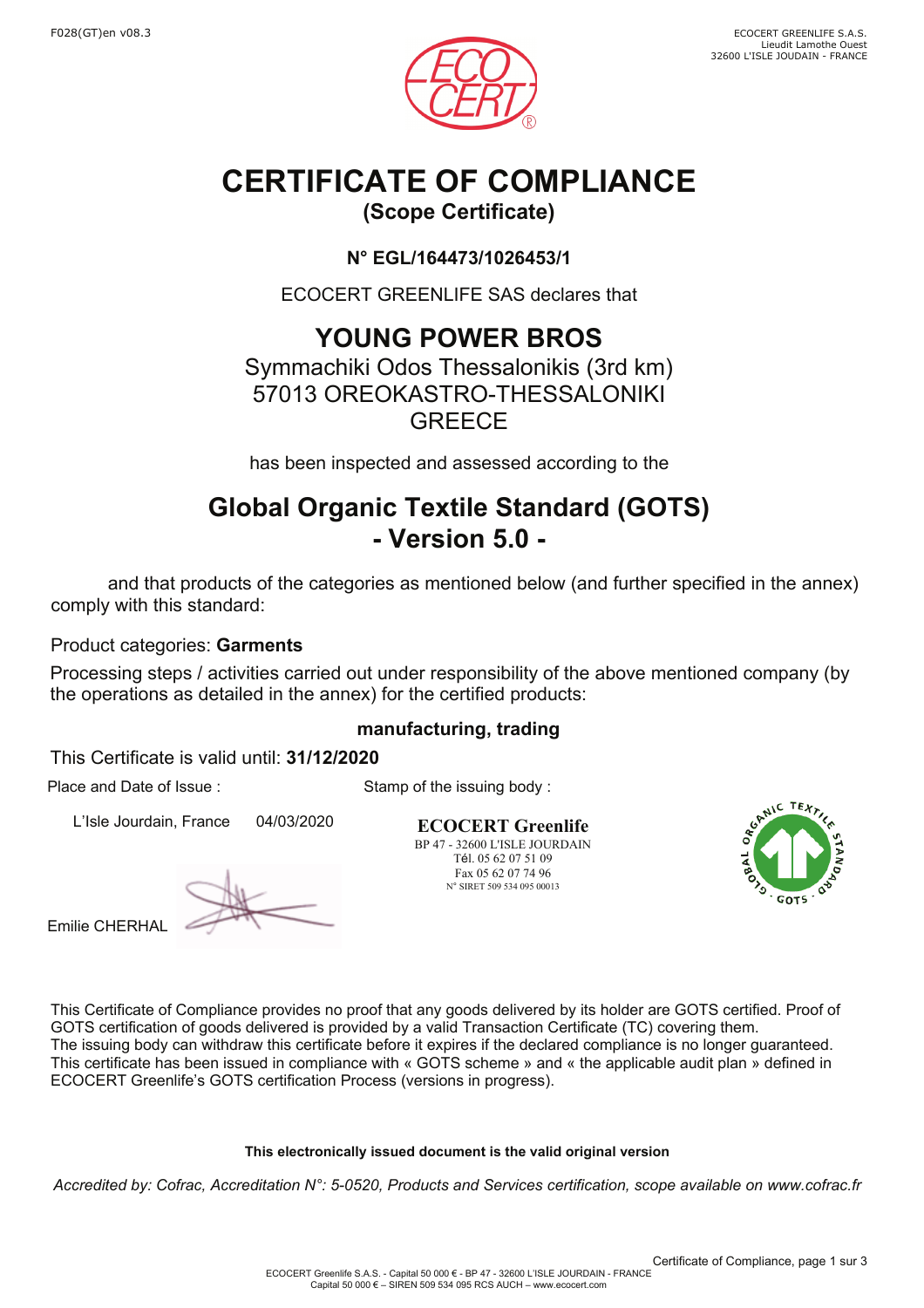

Annex to certificate N° EGL/164473/1026453/1 **YOUNG POWER BROS** Global Organic Textile Standard (GOTS)

In specific the certificate covers the following products:

| Name of product                    | Material composition | Product code |
|------------------------------------|----------------------|--------------|
| garments (underwear and outerwear) | 100% organic cotton  |              |

Place and Date of Issue :

L'Isle Jourdain, France 04/03/2020

Stamp of the issuing body :

**ECOCERT Greenlife** BP 47 - 32600 L'ISLE JOURDAIN Tél. 05 62 07 51 09 Fax 05 62 07 74 96 N° SIRET 509 534 095 00013



Emilie CHERHAL

This Certificate of Compliance provides no proof that any goods delivered by its holder are GOTS certified. Proof of GOTS certification of goods delivered is provided by a valid Transaction Certificate (TC) covering them. The issuing body can withdraw this certificate before it expires if the declared compliance is no longer guaranteed. This certificate has been issued in compliance with « GOTS scheme » and « the applicable audit plan » defined in ECOCERT Greenlife's GOTS certification Process (versions in progress).

#### **This electronically issued document is the valid original version**

*Accredited by: Cofrac, Accreditation N°: 5-0520, Products and Services certification, scope available on www.cofrac.fr*